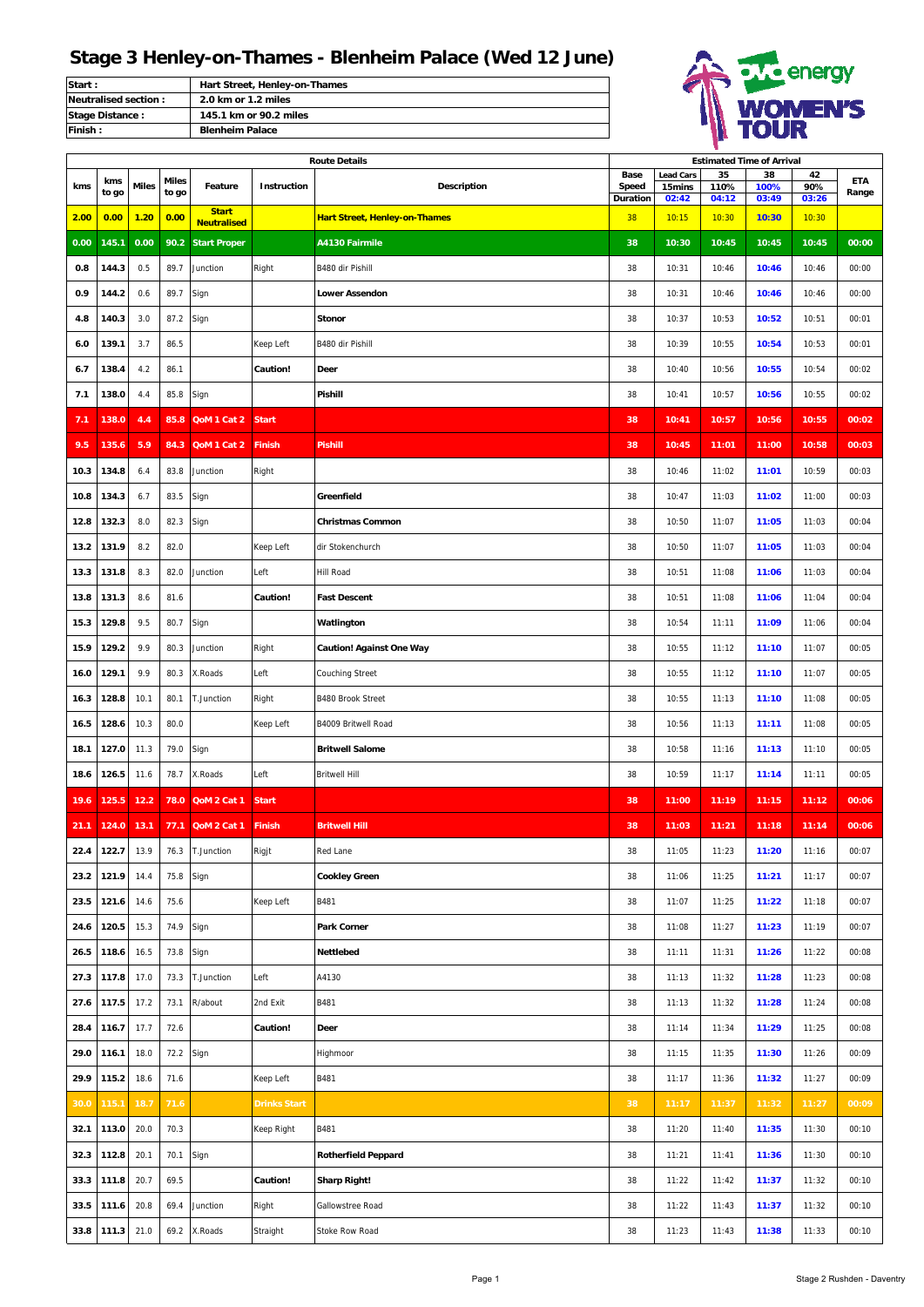| <b>Start:</b>          | Hart Street, Henley-on-Thames |
|------------------------|-------------------------------|
| Neutralised section:   | 2.0 km or 1.2 miles           |
| <b>Stage Distance:</b> | 145.1 km or 90.2 miles        |
| <b>IFinish:</b>        | <b>Blenheim Palace</b>        |



|      | <b>Route Details</b> |              |       |               |             |                               | <b>Estimated Time of Arrival</b> |                            |            |            |           |            |  |
|------|----------------------|--------------|-------|---------------|-------------|-------------------------------|----------------------------------|----------------------------|------------|------------|-----------|------------|--|
| kms  | kms                  | <b>Miles</b> | Miles | Feature       | Instruction | <b>Description</b>            | Base<br>Speed                    | <b>Lead Cars</b><br>15mins | 35<br>110% | 38<br>100% | 42<br>90% | <b>ETA</b> |  |
| 35.2 | 109.9                | 21.9         | 68.3  | Sign          |             | <b>Gallowstree Common</b>     | 38                               | 11:25                      | 11:46      | 11:40      | 11:35     | 00:11      |  |
| 35.4 | 109.7                | 22.0         | 68.2  |               | Keep Right  | Horsepond Road                | 38                               | 11:25                      | 11:46      | 11:40      | 11:35     | 00:11      |  |
| 36.6 | 108.5                | 22.8         | 67.5  | Sign          |             | <b>Cane End</b>               | 38                               | 11:27                      | 11:48      | 11:42      | 11:37     | 00:11      |  |
| 37.0 | 108.1                | 23.0         | 67.2  | T.Junction    | Right       | A4074                         | 38                               | 11:28                      | 11:49      | 11:43      | 11:37     | 00:11      |  |
| 38.1 | 107.0                | 23.7         | 66.5  | Junction      | Left        | B4526 Deadman's Lane          | 38                               | 11:30                      | 11:51      | 11:45      | 11:39     | 00:12      |  |
| 39.3 | 105.8                | 24.4         | 65.8  |               | Keep Right  |                               | 38                               | 11:32                      | 11:53      | 11:47      | 11:40     | 00:12      |  |
| 40.2 | 104.9                | 25.0         | 65.2  | T.Junction    | Right       | B4526                         | 38                               | 11:33                      | 11:54      | 11:48      | 11:42     | 00:12      |  |
| 41.6 | 103.5                | 25.9         | 64.4  | Sign          |             | <b>Crays Pond</b>             | 38                               | 11:35                      | 11:57      | 11:50      | 11:44     | 00:13      |  |
| 44.6 | 100.5                | 27.7         | 62.5  | Sign          |             | Goring                        | 38                               | 11:40                      | 12:02      | 11:55      | 11:48     | 00:14      |  |
| 45.7 | 99.4                 | 28.4         | 61.8  | Junction      | Right       | B4009 Wallingford Road        | 38                               | 11:42                      | 12:04      | 11:57      | 11:49     | 00:14      |  |
| 47.9 | 97.2                 | 29.8         | 60.4  | X.Roads       | Straight    | B4009 Wallingford Road        | 38                               | 11:45                      | 12:08      | 12:00      | 11:53     | 00:15      |  |
| 48.3 | 96.8                 | 30.0         | 60.2  | Sign          |             | <b>South Stoke</b>            | 38                               | 11:46                      | 12:08      | 12:01      | 11:53     | 00:15      |  |
| 49.7 | 95.4                 | 30.9         | 59.3  | Sign          |             | <b>South Stoke</b>            | 38                               | 11:48                      | 12:11      | 12:03      | 11:55     | 00:15      |  |
| 51.4 | 93.7                 | 32.0         | 58.3  | Sign          |             | <b>North Stoke</b>            | 38                               | 11:51                      | 12:14      | 12:06      | 11:58     | 00:16      |  |
| 51.5 | 93.6                 | 32.0         | 58.2  | X.Roads       | Straight    | B4009 Wallingford Road        | 38                               | 11:51                      | 12:14      | 12:06      | 11:58     | 00:16      |  |
| 53.2 | 91.9                 | 33.1         | 57.1  | T.Junction    | Left        | A4074 Port Way                | 38                               | 11:54                      | 12:17      | 12:09      | 12:00     | 00:16      |  |
| 53.5 | 91.6                 | 33.3         | 57.0  | R/about       | 2nd Exit    | A4074 Port Way                | 38                               | 11:54                      | 12:17      | 12:09      | 12:01     | 00:16      |  |
| 54.2 | 90.9                 | 33.7         | 56.5  | Sign          |             | <b>Crowmarsh Gifford</b>      | 38                               | 11:55                      | 12:19      | 12:10      | 12:02     | 00:17      |  |
| 54.5 | 90.6                 | 33.9         | 56.3  |               | Keep Left   | Central Island                | 38                               | 11:56                      | 12:19      | 12:11      | 12:02     | 00:17      |  |
| 54.6 | 90.5                 | 34.0         | 56.3  | R/about       | 1st Exit    | The Street                    | 38                               | 11:56                      | 12:19      | 12:11      | 12:02     | 00:17      |  |
| 55.2 | 89.9                 | 34.3         | 55.9  | M R/about     | 1st Exit    | The Street                    | 38                               | 11:57                      | 12:20      | 12:12      | 12:03     | 00:17      |  |
| 55.7 | 89.4                 | 34.6         | 55.6  | Sign          |             | Wallingford                   | 38                               | 11:57                      | 12:21      | 12:12      | 12:04     | 00:17      |  |
| 55.7 | 89.4                 | 34.6         | 55.6  | T.Lights      | Straight    | <b>Caution! Narrow Bridge</b> | 38                               | 11:57                      | 12:21      | 12:12      | 12:04     | 00:17      |  |
| 56.4 | 88.7                 | 35.1         | 55.2  | Sprint 1      |             | Wallingford                   | 38                               | 11:59                      | 12:22      | 12:14      | 12:05     | 00:17      |  |
| 56.5 | 88.6                 | 35.1         | 55.1  | M R/about     | 2nd Exit    | <b>Station Road</b>           | 38                               | 11:59                      | 12:23      | 12:14      | 12:05     | 00:17      |  |
| 58.1 | 87.0                 | 36.1         | 54.1  | R/about       | 2nd Exit    | A4130 High Road               | 38                               | 12:01                      | 12:25      | 12:16      | 12:07     | 00:18      |  |
| 58.2 | 86.9                 | 36.2         | 54.0  | Sign          |             | <b>Brightwell cum Sotwell</b> | 38                               | 12:01                      | 12:26      | 12:16      | 12:07     | 00:18      |  |
| 60.3 | 84.8                 | 37.5         | 52.7  |               | Keep Right  |                               | 38                               | 12:05                      | 12:29      | 12:20      | 12:10     | 00:19      |  |
| 62.1 | 83.0                 | 38.6         | 51.6  | X.Roads       | Straight    | A4130                         | 38                               | 12:08                      | 12:32      | 12:23      | 12:13     | 00:19      |  |
| 63.8 | 81.3                 | 39.7         | 50.6  | Sign          |             | <b>Didcot</b>                 | 38                               | 12:10                      | 12:35      | 12:25      | 12:15     | 00:20      |  |
| 63.9 | 81.2                 | 39.7         | 50.5  | R/about       | 2nd Exit    | A4130 Hadden Hill             | 38                               | 12:10                      | 12:35      | 12:25      | 12:15     | 00:20      |  |
| 64.4 | 80.7                 | 40.0         | 50.2  | R/about       | 1st Exit    | B4016 Broadway                | 38                               | 12:11                      | 12:36      | 12:26      | 12:16     | 00:20      |  |
| 65.0 | 80.1                 | 40.4         |       | 49.8 Sprint 2 |             | Didcot (TBC)                  | 38                               | 12:12                      | 12:37      | 12:27      | 12:17     | 00:20      |  |
| 65.3 | 79.8                 | 40.6         | 49.6  | T.Lights      | Straight    |                               | 38                               | 12:13                      | 12:38      | 12:28      | 12:17     | 00:20      |  |
| 65.4 | 79.7                 | 40.7         | 49.6  | M R/about     | 1st Exit    | Broadway                      | 38                               | 12:13                      | 12:38      | 12:28      | 12:17     | 00:20      |  |
| 65.6 | 79.5                 | 40.8         | 49.4  | M R/about     | 2nd Exit    | Broadway                      | 38                               | 12:13                      | 12:38      | 12:28      | 12:18     | 00:20      |  |
| 65.8 | 79.3                 | 40.9         | 49.3  | M R/about     | 1st Exit    | Broadway                      | 38                               | 12:13                      | 12:39      | 12:28      | 12:18     | 00:20      |  |
| 66.1 | 79.0                 | 41.1         | 49.1  | R/about       | 2nd Exit    | B4493 Wantage Road            | 38                               | 12:14                      | 12:39      | 12:29      | 12:18     | 00:20      |  |
| 67.4 | 77.7                 | 41.9         | 48.3  | T.Lights      | Straight    | B4493 Didcot Road             | 38                               | 12:16                      | 12:42      | 12:31      | 12:20     | 00:21      |  |
| 68.1 | 77.0                 | 42.3         | 47.9  | R/about       | 2nd Exit    | B4493 Didcot Road             | 38                               | 12:17                      | 12:43      | 12:32      | 12:21     | 00:21      |  |
| 68.1 | 77.0                 | 42.3         | 47.9  |               | Keep Left   |                               | 38                               | 12:17                      | 12:43      | 12:32      | 12:21     | 00:21      |  |
| 68.2 | 76.9                 | 42.4         | 47.8  | Sign          |             | Harwell                       | 38                               | 12:17                      | 12:43      | 12:32      | 12:21     | 00:21      |  |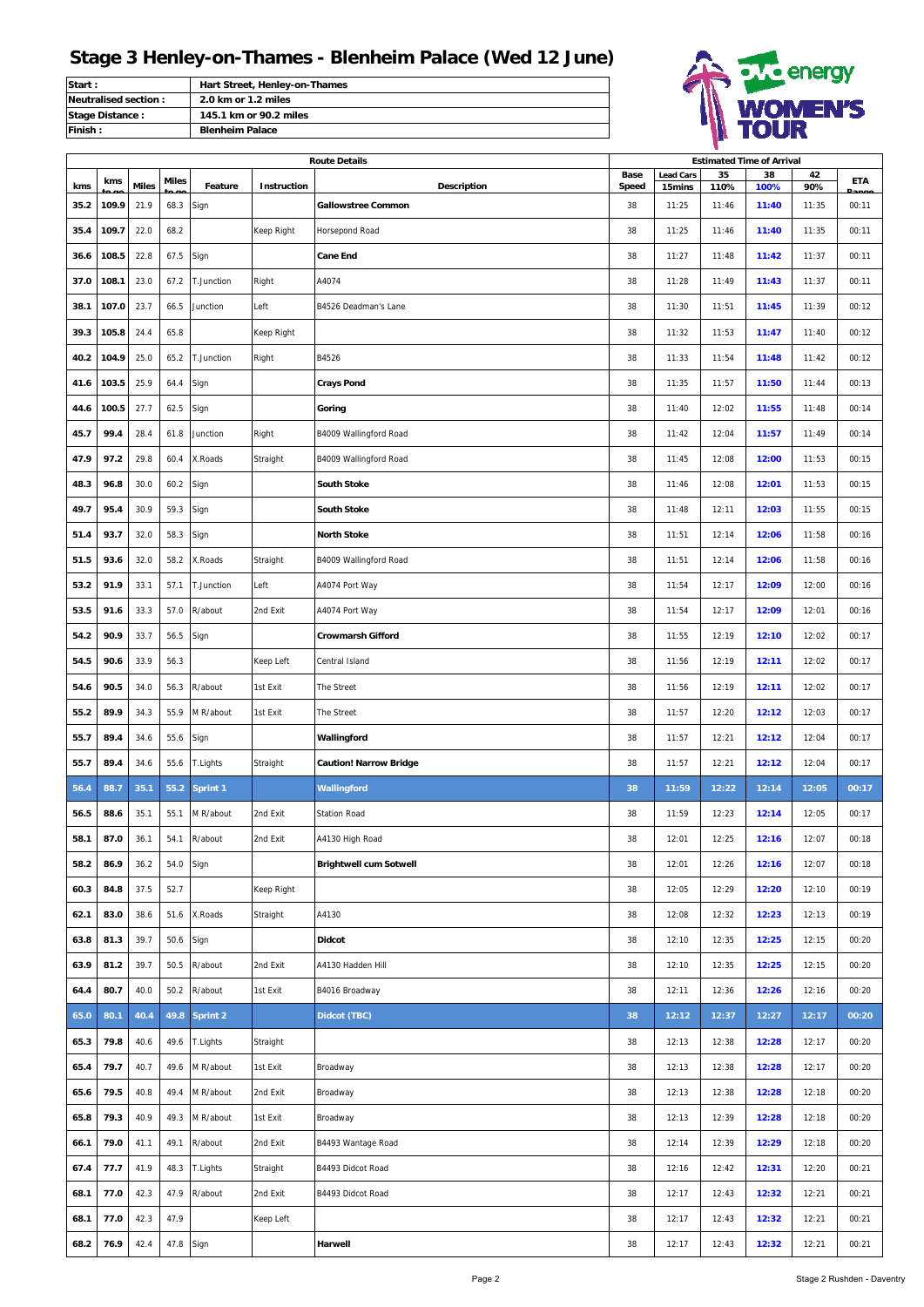| <b>Start:</b>          | Hart Street, Henley-on-Thames |
|------------------------|-------------------------------|
| Neutralised section:   | 2.0 km or 1.2 miles           |
| <b>Stage Distance:</b> | 145.1 km or 90.2 miles        |
| Finish:                | <b>Blenheim Palace</b>        |



|       | <b>Route Details</b> |              |       |              |                   |                                       | <b>Estimated Time of Arrival</b> |                            |            |            |           |       |  |  |
|-------|----------------------|--------------|-------|--------------|-------------------|---------------------------------------|----------------------------------|----------------------------|------------|------------|-----------|-------|--|--|
| kms   | kms                  | <b>Miles</b> | Miles | Feature      | Instruction       | Description                           | Base<br><b>Speed</b>             | <b>Lead Cars</b><br>15mins | 35<br>110% | 38<br>100% | 42<br>90% | ETA   |  |  |
| 68.9  | 76.2                 | 42.8         | 47.4  |              | Keep Left         | <b>Drewits Corner</b>                 | 38                               | 12:18                      | 12:44      | 12:33      | 12:22     | 00:21 |  |  |
| 69.4  | 75.7                 | 43.2         | 47.1  |              | Keep Right        | Wantage Road                          | 38                               | 12:19                      | 12:45      | 12:34      | 12:23     | 00:21 |  |  |
| 69.8  | 75.3                 | 43.4         | 46.8  | T.Junction   | Right             | A417                                  | 38                               | 12:20                      | 12:46      | 12:35      | 12:24     | 00:22 |  |  |
| 70.4  | 74.7                 | 43.8         | 46.5  | Sign         |                   | <b>Rowstock</b>                       | 38                               | 12:21                      | 12:47      | 12:36      | 12:25     | 00:22 |  |  |
| 70.7  | 74.4                 | 44.0         | 46.3  | R/about      | 2nd Exit          | A417 Reading Road                     | 38                               | 12:21                      | 12:47      | 12:36      | 12:25     | 00:22 |  |  |
| 72.1  | 73.0                 | 44.8         | 45.4  | Sign         |                   | <b>East Hendred</b>                   | 38                               | 12:23                      | 12:50      | 12:38      | 12:27     | 00:22 |  |  |
| 73.6  | 71.5                 | 45.8         | 44.5  | Sign         |                   | <b>West Hendred</b>                   | 38                               | 12:26                      | 12:52      | 12:41      | 12:29     | 00:23 |  |  |
| 75.0  | 70.1                 | 46.6         | 43.6  |              | Green Zone        | Start                                 | 38                               | 12:28                      | 12:55      | 12:43      | 12:31     | 00:23 |  |  |
| 75.4  | 69.7                 | 46.9         | 43.3  |              | <b>Feed Zone</b>  | <b>Start</b>                          | 38                               | 12:29                      | 12:55      | 12:44      | 12:32     | 00:23 |  |  |
| 76.6  | 68.5                 | 47.6         | 42.6  |              | <b>Green Zone</b> | <b>Finish</b>                         | 38                               | 12:30                      | 12:58      | 12:45      | 12:33     | 00:24 |  |  |
| 77.6  | 67.5                 | 48.3         | 42.0  | Sign         |                   | Wantage                               | 38                               | 12:32                      | 12:59      | 12:47      | 12:35     | 00:24 |  |  |
| 77.9  | 67.2                 | 48.4         | 41.8  | Double M/RA  | Straight          | A417 Charlton Road                    | 38                               | 12:33                      | 13:00      | 12:48      | 12:35     | 00:24 |  |  |
| 78.6  | 66.5                 | 48.9         | 41.4  | Double M/RA  | Straight          | A417 Wallingford Street               | 38                               | 12:34                      | 13:01      | 12:49      | 12:36     | 00:24 |  |  |
| 78.8  | 66.3                 | 49.0         | 41.2  | M R/about    | 1st Exit          | A417 Wallingford Street               | 38                               | 12:34                      | 13:01      | 12:49      | 12:36     | 00:24 |  |  |
| 78.8  | 66.3                 | 49.0         | 41.2  |              | Keep Right        | A417 Wallingford Street               | 38                               | 12:34                      | 13:01      | 12:49      | 12:36     | 00:24 |  |  |
| 79.0  | 66.1                 | 49.1         | 41.1  | Junction     | Right             | Market Place Caution! Against One Way | 38                               | 12:34                      | 13:02      | 12:49      | 12:37     | 00:24 |  |  |
| 79.2  | 65.9                 | 49.3         | 41.0  | Junction     | Right             | Mill Street                           | 38                               | 12:35                      | 13:02      | 12:50      | 12:37     | 00:25 |  |  |
| 79.7  | 65.4                 | 49.6         | 40.7  | Double M/RA  | Straight          | A417 Challow Road                     | 38                               | 12:35                      | 13:03      | 12:50      | 12:38     | 00:25 |  |  |
| 80.5  | 64.6                 | 50.1         | 40.2  | Sign         |                   | <b>East Challow</b>                   | 38                               | 12:37                      | 13:04      | 12:52      | 12:39     | 00:25 |  |  |
| 80.9  | 64.2                 | 50.3         | 39.9  | Sign         |                   | <b>East Challow</b>                   | 38                               | 12:37                      | 13:05      | 12:52      | 12:39     | 00:25 |  |  |
| 87.1  | 58.0                 | 54.2         | 36.1  |              | Keep Left         | A417 Faringdon Road                   | 38                               | 12:47                      | 13:16      | 13:02      | 12:48     | 00:27 |  |  |
| 87.6  | 57.5                 | 54.5         | 35.8  | Sign         |                   | Stanford in the Vale                  | 38                               | 12:48                      | 13:17      | 13:03      | 12:49     | 00:27 |  |  |
| 86.1  | 59.0                 | 53.5         | 36.7  | R/about      | 2nd Exit          | A417 Faringdon Road                   | 38                               | 12:45                      | 13:14      | 13:00      | 12:47     | 00:27 |  |  |
| 89.8  | 55.3                 | 55.8         | 34.4  | X.roads      | Straight          |                                       | 38                               | 12:51                      | 13:20      | 13:06      | 12:52     | 00:28 |  |  |
| 92.5  | 52.6                 | 57.5         | 32.7  | R/about      | 1st Exit          | A420                                  | 38                               | 12:56                      | 13:25      | 13:11      | 12:56     | 00:29 |  |  |
| 93.3  | 51.8                 | 58.0         |       | 32.2 R/about | 2nd Exit          | A417 Park Road                        | 38                               | 12:57                      | 13:27      | 13:12      | 12:57     | 00:29 |  |  |
| 93.4  | 51.7                 | 58.1         | 32.1  | Sign         |                   | Faringdon                             | 38                               | 12:57                      | 13:27      | 13:12      | 12:57     | 00:29 |  |  |
| 94.2  | 50.9                 | 58.6         | 31.7  | T.Lights     | Straight          | A417 Park Road                        | 38                               | 12:58                      | 13:28      | 13:13      | 12:58     | 00:29 |  |  |
| 94.6  | 50.5                 | 58.8         | 31.4  | M R/about    | 2nd Exit          | A417 Gravel Walk                      | 38                               | 12:59                      | 13:29      | 13:14      | 12:59     | 00:29 |  |  |
| 94.8  | 50.3                 | 59.0         | 31.3  | M R/about    | 2nd Exit          | A4095 Gloucester Street               | 38                               | 12:59                      | 13:29      | 13:14      | 12:59     | 00:29 |  |  |
| 95.1  | 50.0                 | 59.1         | 31.1  | Junction     | Left              | A4095 Cornmarket                      | 38                               | 13:00                      | 13:30      | 13:15      | 13:00     | 00:30 |  |  |
| 95.1  | 50.0                 | 59.1         | 31.1  | Junction     | Left              | Cornmarket (cut through)              | 38                               | 13:00                      | 13:30      | 13:15      | 13:00     | 00:30 |  |  |
| 95.2  | 49.9                 | 59.2         | 31.0  | T.Junction   | Left              | A4095 Church Street                   | 38                               | 13:00                      | 13:30      | 13:15      | 13:00     | 00:30 |  |  |
| 95.4  | 49.7                 | 59.3         | 30.9  | Junction     | Right             | A4095 Radcot Road                     | 38                               | 13:00                      | 13:30      | 13:15      | 13:00     | 00:30 |  |  |
| 95.5  | 49.6                 | 59.4         | 30.8  |              | Caution!          | <b>Deer</b>                           | 38                               | 13:00                      | 13:30      | 13:15      | 13:00     | 00:30 |  |  |
| 98.8  | 46.3                 | 61.4         | 28.8  |              | Caution!          | Hump Back Bridge                      | 38                               | 13:06                      | 13:36      | 13:21      | 13:05     | 00:31 |  |  |
| 98.9  | 46.2                 | 61.5         | 28.7  | Sign         |                   | Radcot                                | 38                               | 13:06                      | 13:36      | 13:21      | 13:05     | 00:31 |  |  |
| 99.1  | 46.0                 | 61.6         | 28.6  | T.Lights     | Caution!          | <b>Narrow Bridge</b>                  | 38                               | 13:06                      | 13:37      | 13:21      | 13:05     | 00:31 |  |  |
| 99.2  | 45.9                 | 61.7         | 28.5  | T.Lights     | Caution!          | <b>Narrow Bridge</b>                  | 38                               | 13:06                      | 13:37      | 13:21      | 13:05     | 00:31 |  |  |
| 100.9 | 44.2                 | 62.7         | 27.5  | Sign         |                   | Clanfield                             | 38                               | 13:09                      | 13:40      | 13:24      | 13:08     | 00:31 |  |  |
| 103.7 | 41.4                 | 64.5         | 25.7  | Sign         |                   | <b>Black Bourton</b>                  | 38                               | 13:13                      | 13:45      | 13:28      | 13:12     | 00:32 |  |  |
| 103.8 | 41.3                 | 64.5         | 25.7  |              | Keep Left         | B4020 Station Road                    | 38                               | 13:13                      | 13:45      | 13:28      | 13:12     | 00:32 |  |  |